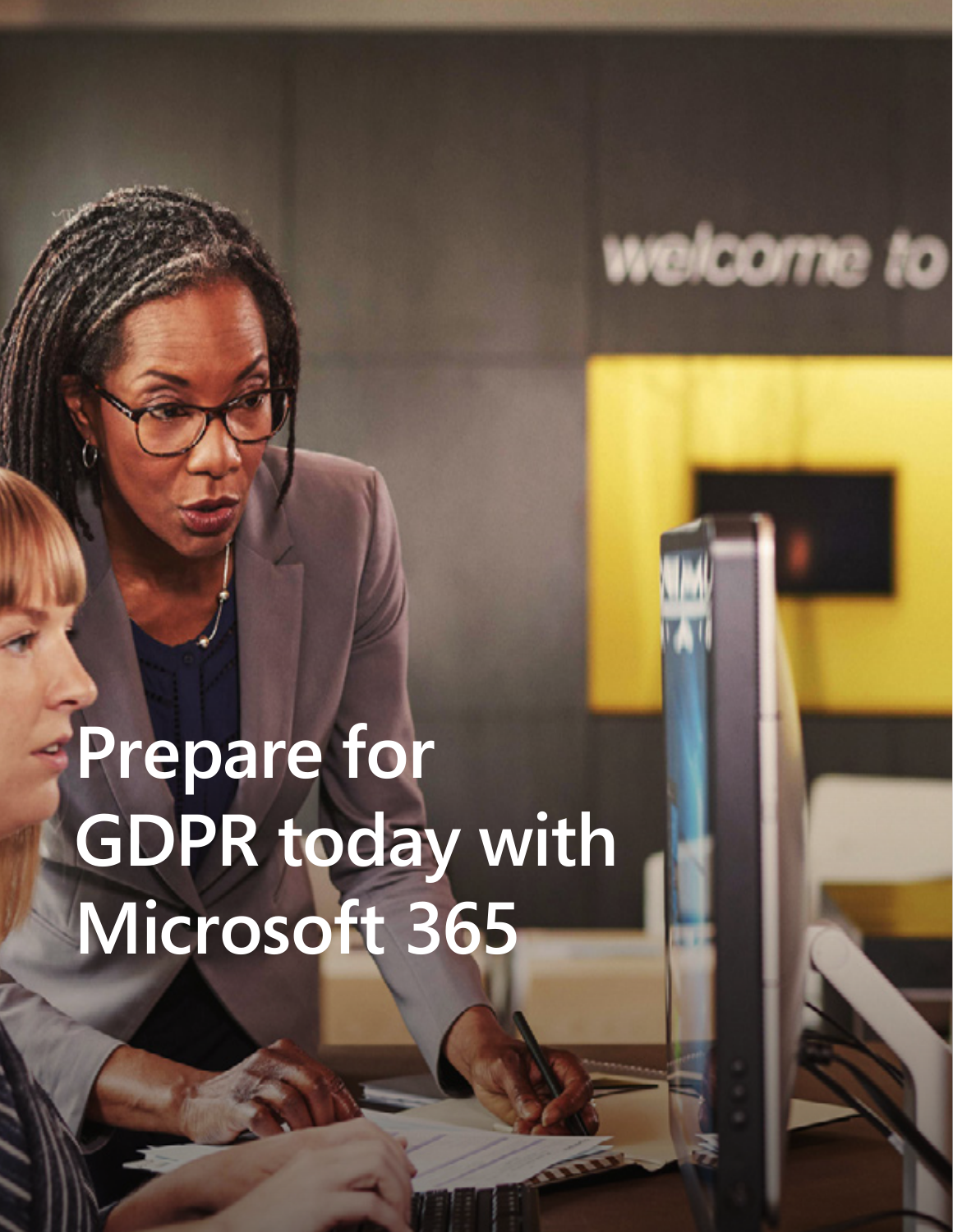## **Table of contents**

- **01. Executive Sumary**
- **02. Landscape**
- **03. Assess and manage your compliance risk**
- **04. Protect your most sensitive data**
- **05. Closing**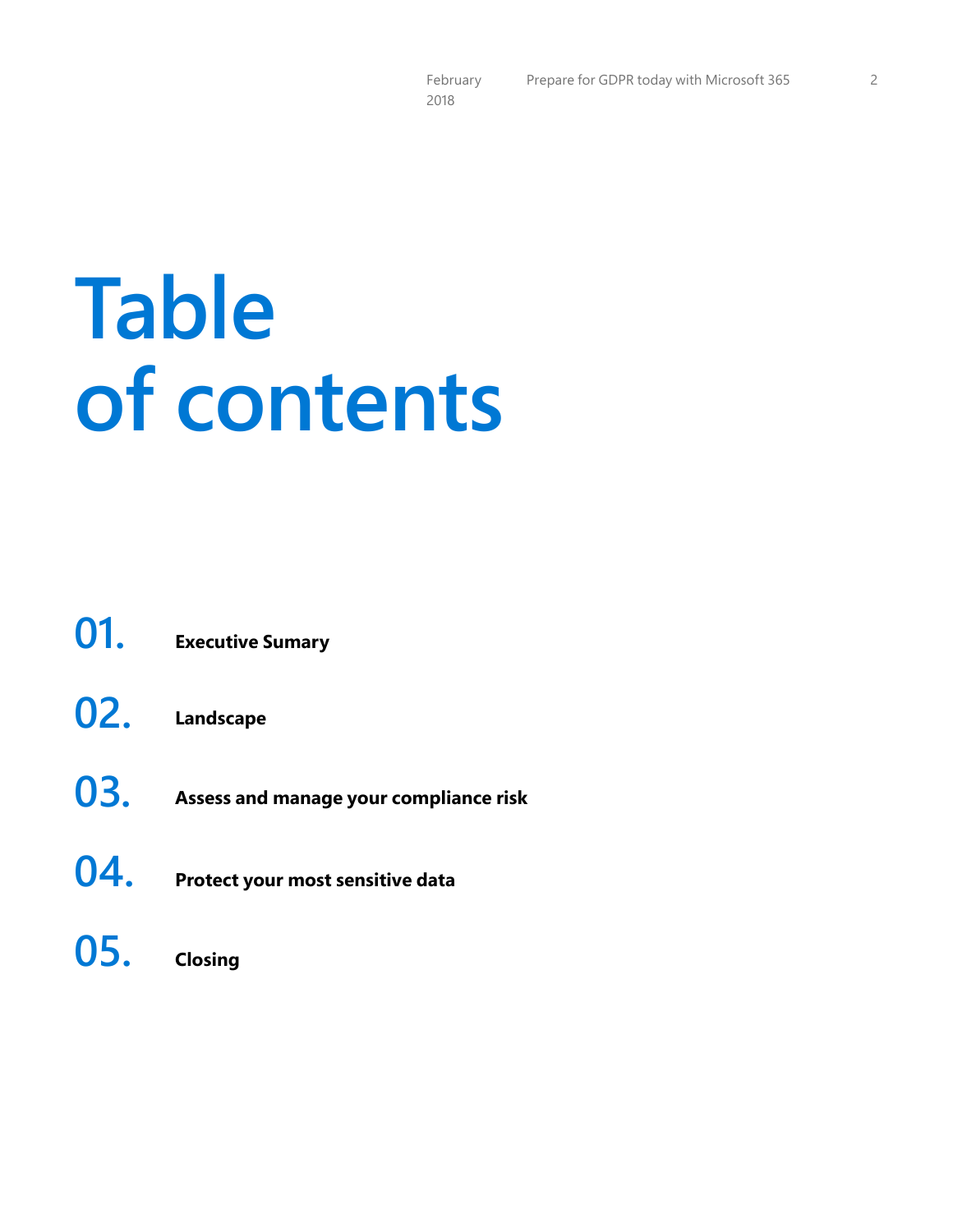### **01. Executive Summary**

We live in a time where digital technology is profoundly impacting our lives, from the way we connect with each other to how we interpret our world. As the private sector continues to push the boundaries of innovation, policy makers work to ensure that the appropriate personal data oversight and safeguards are in place through compliance standards such as the European Union's General Data Protection Regulation (GDPR).

To thrive in this privacy-focused era, you need a trusted partner who can help you not only overcome the challenges but make the most of the opportunities that lie ahead. The Microsoft Cloud is uniquely positioned to help you meet your GDPR compliance obligations. Microsoft 365 brings together Office 365, Windows 10, and Enterprise Mobility + Security—offering a rich set of integrated solutions that leverage AI to help you assess and manage your compliance risk, protect your most important data, and streamline your processes.

Because achieving organizational compliance can be very challenging, understanding your compliance risk should be your first priority. Compliance Manager is a cross–Microsoft Cloud services solution designed to help organizations meet complex compliance obligations like the GDPR.

Beyond understanding your compliance risk, protecting personal data and other sensitive content is key. With the information protection capabilities within Microsoft 365 we provide an integrated classification, labeling and protection experience, enabling persistent protection of your data wherever it is – across devices, apps, cloud services and on-premises.

No matter where you are in your GDPR efforts, the Microsoft Cloud and our intelligent compliance solutions in Microsoft 365 can help you on your journey to [GDPR compliance](https://www.microsoft.com/en-us/TrustCenter/Privacy/gdpr/default.aspx).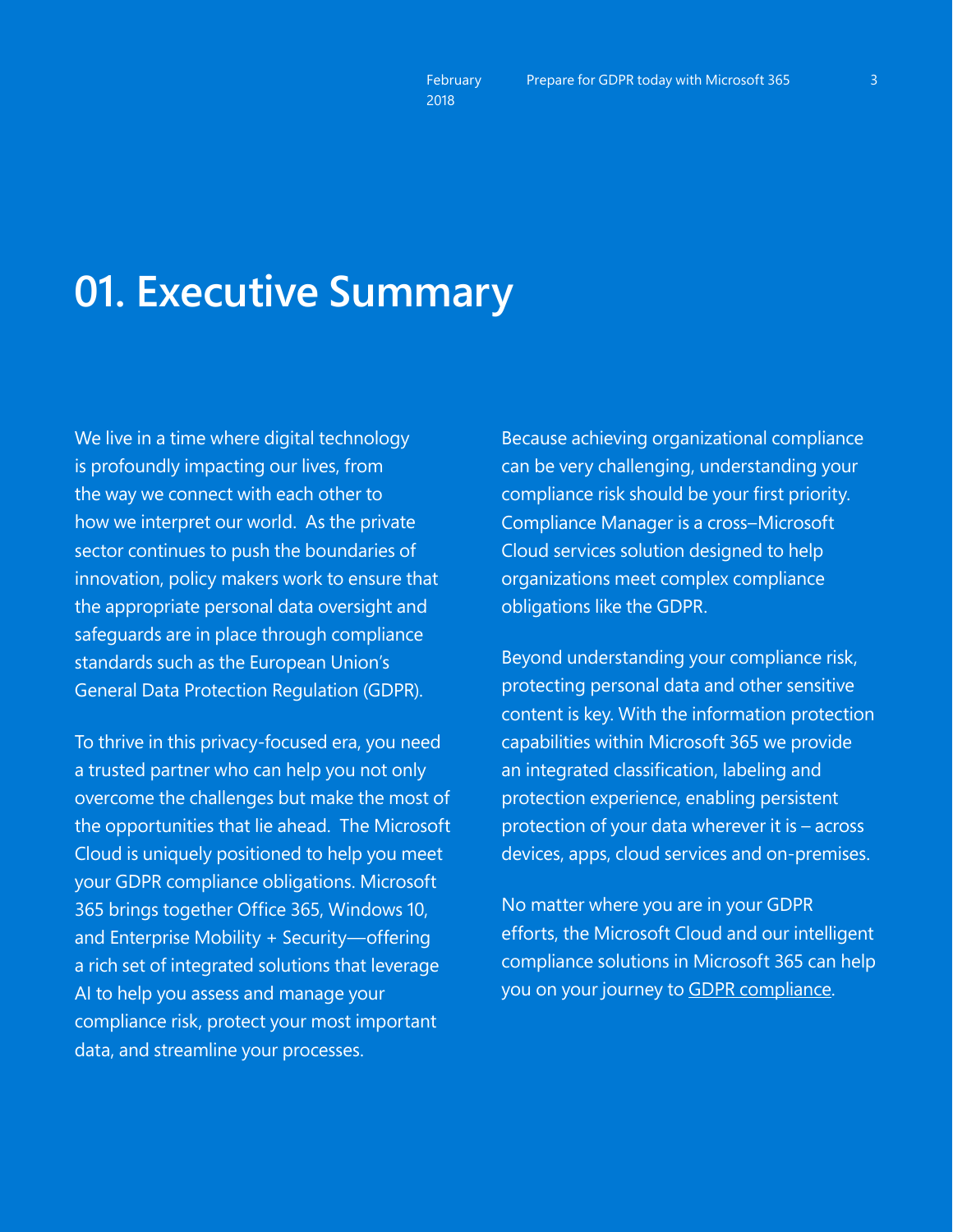

## **02. Landscape**

We live in a time where digital technology is profoundly impacting our lives, from the way we connect with each other to how we interpret our world. Central to this digital transformation is the ability to store and analyze massive amounts of data to generate deeper insights and more personal customer experiences.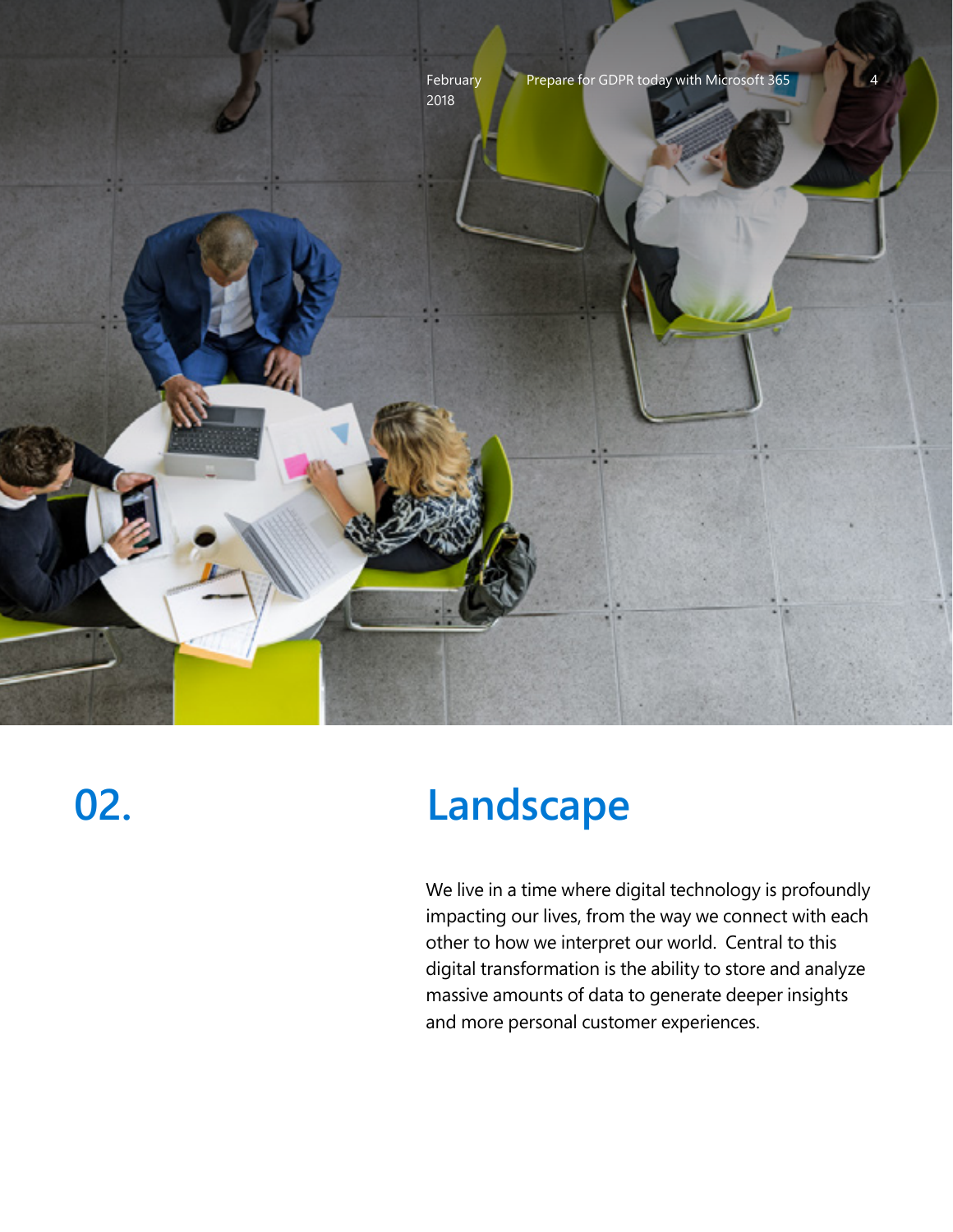# "

**The GDPR is a comprehensive and complex regulation designed to protect the personal data of EU residents.**

As the private sector continues to push the boundaries of innovation, policy makers work to ensure that the appropriate personal data oversight and safeguards are in place through compliance standards such as the European Union's Global Data Protection Regulation (GDPR).

The GDPR is is a comprehensive and complex regulation designed to protect the personal data of EU residents. The requirements address internal policies, processes, people and technology. They range from designating a data protection officer for larger organizations, to when notifications of personal data breaches must be provided to data protection authorities and affected individuals. Organizations across the world are focused on compliance, because while the GDPR applies to organizations established in the EU, it also applies to organizations – wherever they are located – who offer goods or service in the EU or monitor the behavior of residents in the EU.

To thrive in this privacy-focused era, you need a trusted partner who can help you not only overcome the challenges but make the most of the opportunities that lie ahead. At Microsoft, our mission is to empower every person and every organization on the planet to achieve more. And trust is always at the core of everything we do. Microsoft works closely with local governments and policy makers to help shape the regulations that impact technology because we understand that compliance policies can actually help accelerate innovation and digital transformation. Adhering to a common set of compliance standards is one way to mitigate the kind of high profile data losses that erode customer confidence across the industry and ultimately helps us maintain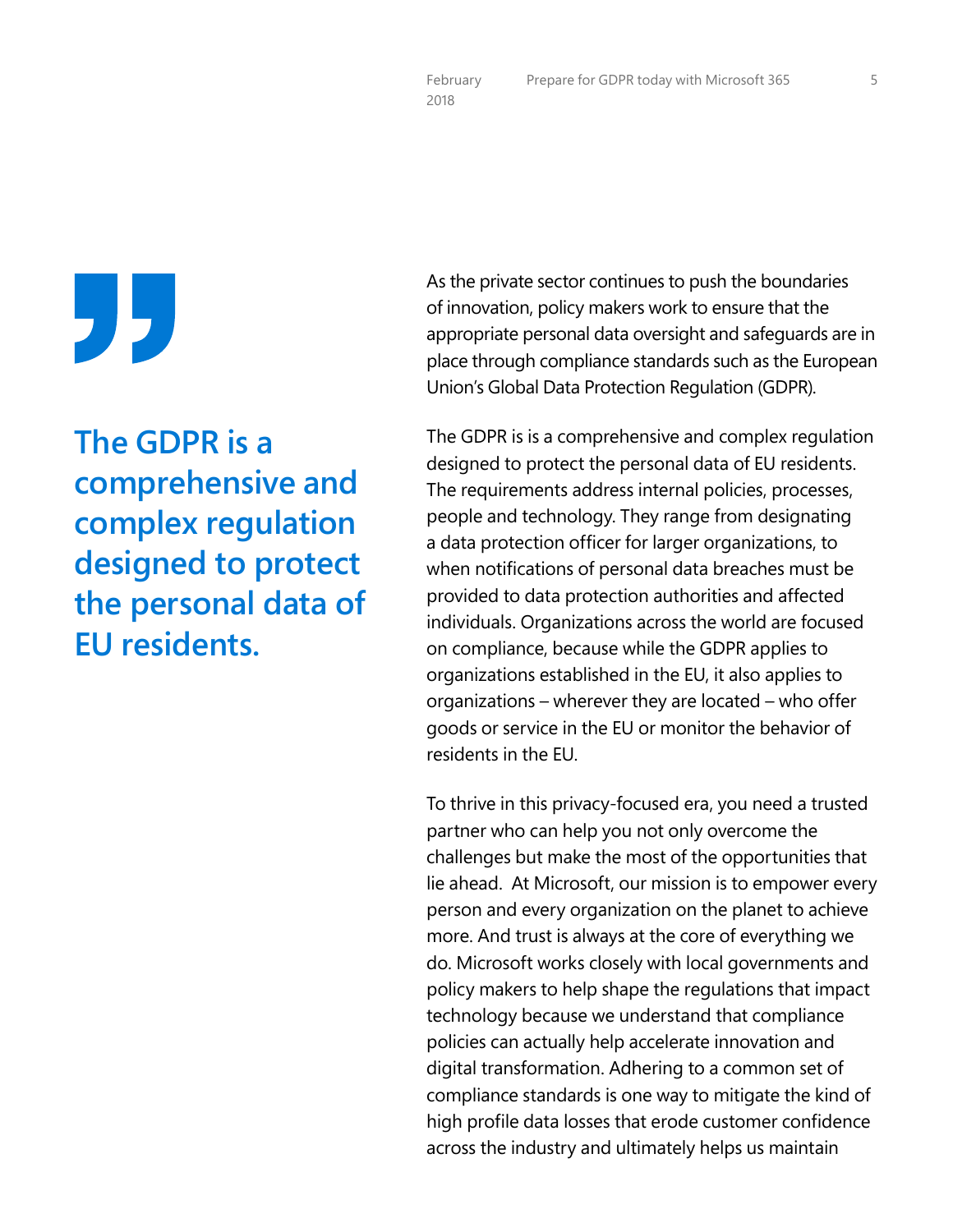

greater long-term trust with the customers and partners who choose the Microsoft cloud to help them achieve more in both their personal and professional lives.

Our research suggests that companies not only see the long-term value of building trust by protecting customer data, but in fact believe their investments in compliance will positively impact other areas of their business—like productivity and collaboration. When IT decision makers in Europe and the U.S. were asked to identify their top concern in achieving GDPR compliance, "protecting customer data" was the #1 response while avoiding fines ranked #8. More than half of respondents said the GDPR brings added benefits like collaboration, productivity, and security. Cloud solutions like Microsoft 365 are a big reason that businesses see opportunity in compliance. Of those surveyed, 41 percent said they are likely to move more of their company's infrastructure to the cloud to become compliant. And among leading cloud vendors, Microsoft was identified as most trusted by a wide margin (28 percent), followed by IBM (16 percent), Google (11 percent), and Amazon (10 percent). All told, 92 percent of IT decision makers in companies that store data primarily in the cloud identified as being confident in their GDPR readiness, compared with just 65 percent of those who prefer to store data on-premises.

Your journey to GDPR compliance includes identifying what personal data you have and where it resides, governing how it is used and accessed, establishing adequate security controls, and preparing to respond to requests from individuals whose personal data you have. This may sound like a lot of work, but Microsoft is here to help. We've taken a principled approach to building privacy, security, compliance, and transparency into everything we do, which means that they are integrated into the products and services you use every day.

The Microsoft Cloud is uniquely positioned to help you meet your GDPR compliance obligations, with the largest certified compliance portfolio, services architected to be secure by design, and the most extensive global datacenter footprint in the industry. Our cloud solution is built for power, scale, and flexibility. Microsoft 365 brings together Office 365, Windows 10, and Enterprise Mobility + Security—offering a rich set of integrated solutions that leverage AI to help you assess and manage your compliance risk, protect your most important data, and streamline your processes.

With the GDPR being enforceable beginning May 25, 2018, there are a number of steps you can take today with Microsoft 365 to help you prepare.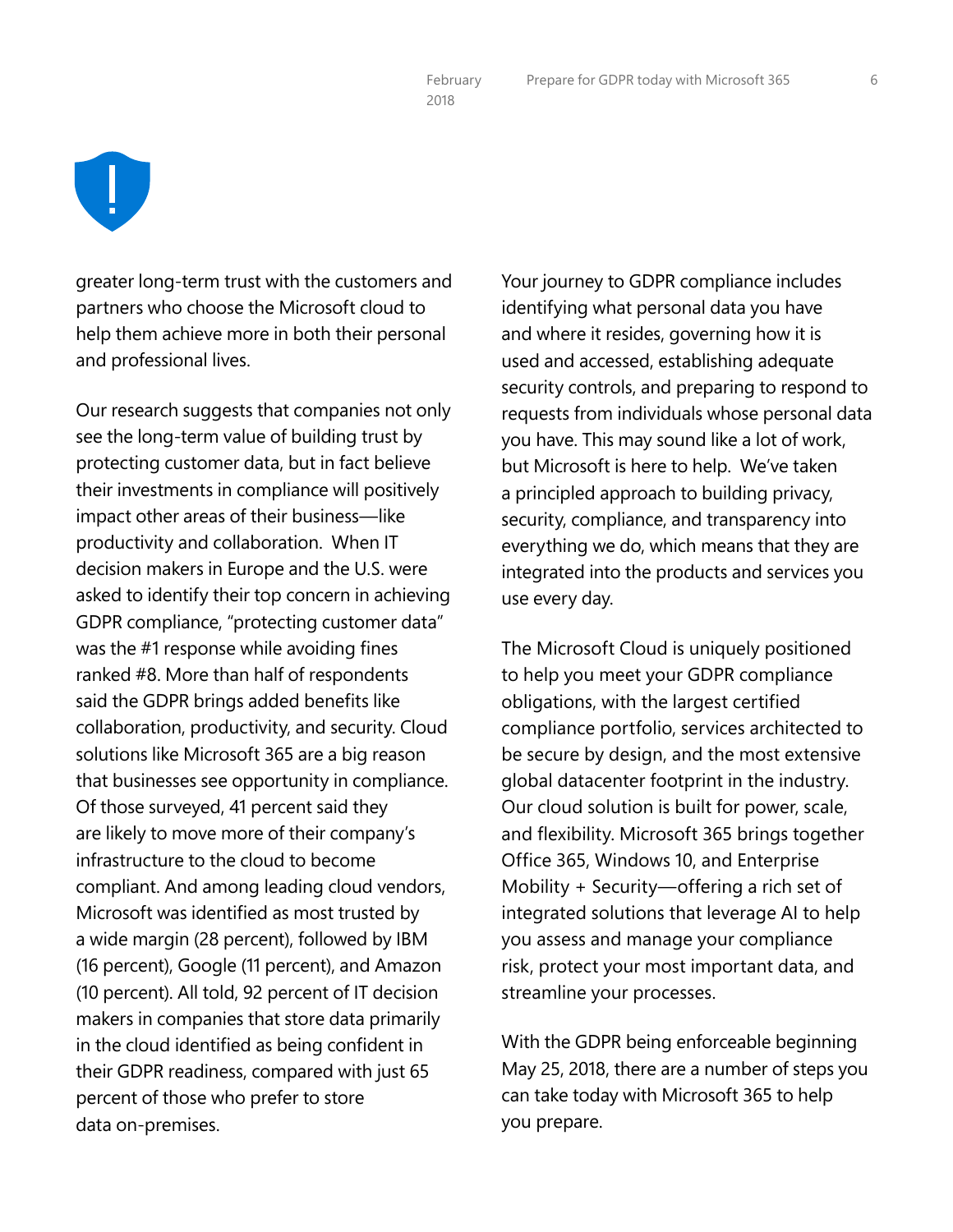

**03.**

## **Assess and manage your compliance risk**

Because achieving organizational compliance can be very challenging, understanding your compliance risk should be your first priority. [Compliance Manager](https://aka.ms/cmpblog) is a cross–Microsoft Cloud services solution designed to help organizations meet complex compliance obligations like the GDPR.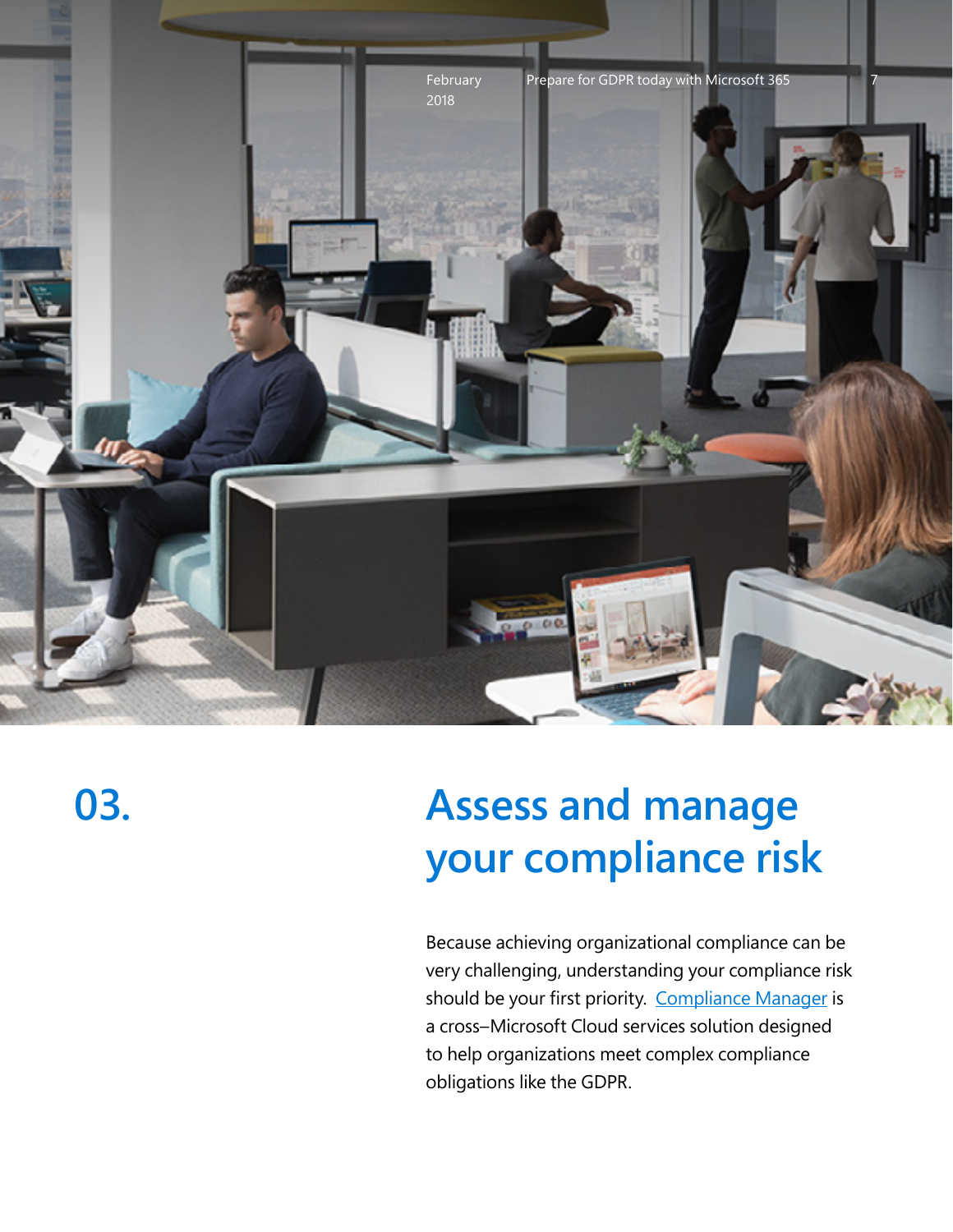

It helps the person who oversees the data protection strategy for your organization (sometimes called a data protection officer) to manage the compliance and risk assessment process.

Compliance Manager helps you perform an on-going risk assessment that reflects your compliance posture against data protection regulations when using Microsoft Cloud services, such as Office 365, Azure, and Dynamics 365. As achieving GDPR compliance is a shared responsibility between data processors and data controllers, you can see from the Compliance Manager dashboard that 60% of the controls are managed by Microsoft, and the tool provides you detailed information about how Microsoft implemented and tested those controls. For the remaining 40% of the controls managed by you, Compliance Manager enables you to conduct self-assessment so that you can monitor your compliance stature continuously. In each assessment tile, a Compliance Score reflects your overall compliance performance based on a risk weight assigned to each control. The score helps you to estimate where your organization stands in terms of achieving compliance, and enables you to make better decisions on tasks prioritization. However, the score does not express an absolute measure of how compliant you are, so it should not be interpreted as a guarantee.

We know that the compliance process can be very disjointed. Compliance personnel are the experts of industrial regulations and standards, while IT professionals are the experts of technology solutions.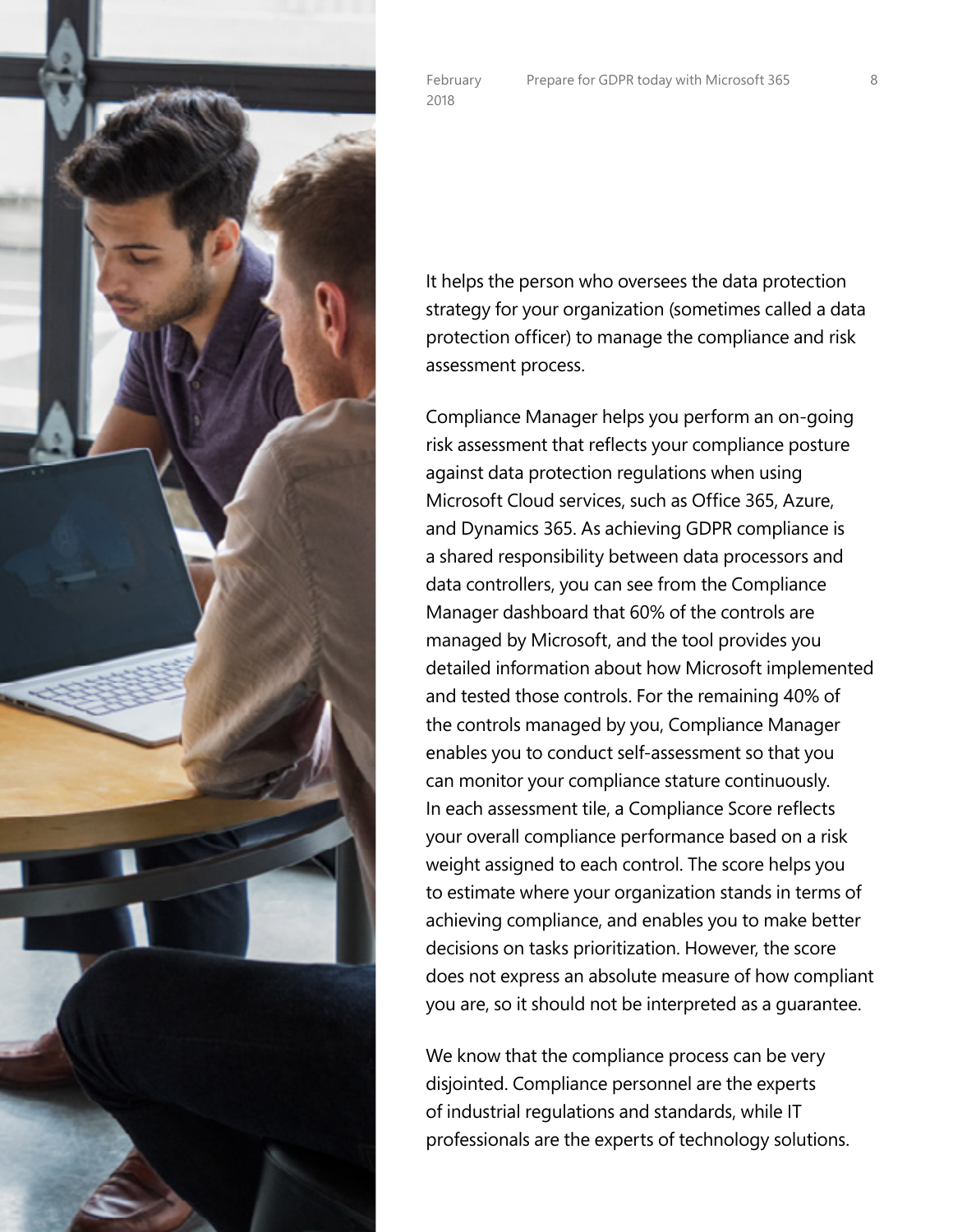It's challenging to find talent with expertise in both areas to help define, implement, and assess controls. Therefore, we provide recommended customer actions in each customer-managed control to help you connect the technology solutions with the GDPR regulatory requirements. You can follow the step-by-step guidance to improve your data protection capabilities and design your own business process for internal self-assessments.

To simplify your compliance process, Compliance Manager provides a control management tool to help you assign, track, and record your compliancerelated activities, and audit-ready reporting to help you be more prepared for internal or external audits. Authorized users in your organization can upload documents, such as screenshots of configuration, business process documents, internal training materials, and more, as evidence for your compliance activities. You can view the links to evidence that your organization collected in the audit-ready reports.

Compliance Manager is available for all Office 365 Business and Enterprise subscribers in public cloud. GCC customers can access Compliance Manager, however users should evaluate whether to use the document upload feature of compliance manager, as the storage for document upload is compliant with Office 365 Tier C only.

Read the [Compliance](https://aka.ms/cmwhitepaper)  **[Manager whitepaper](https://aka.ms/cmwhitepaper) to learn** more about the product.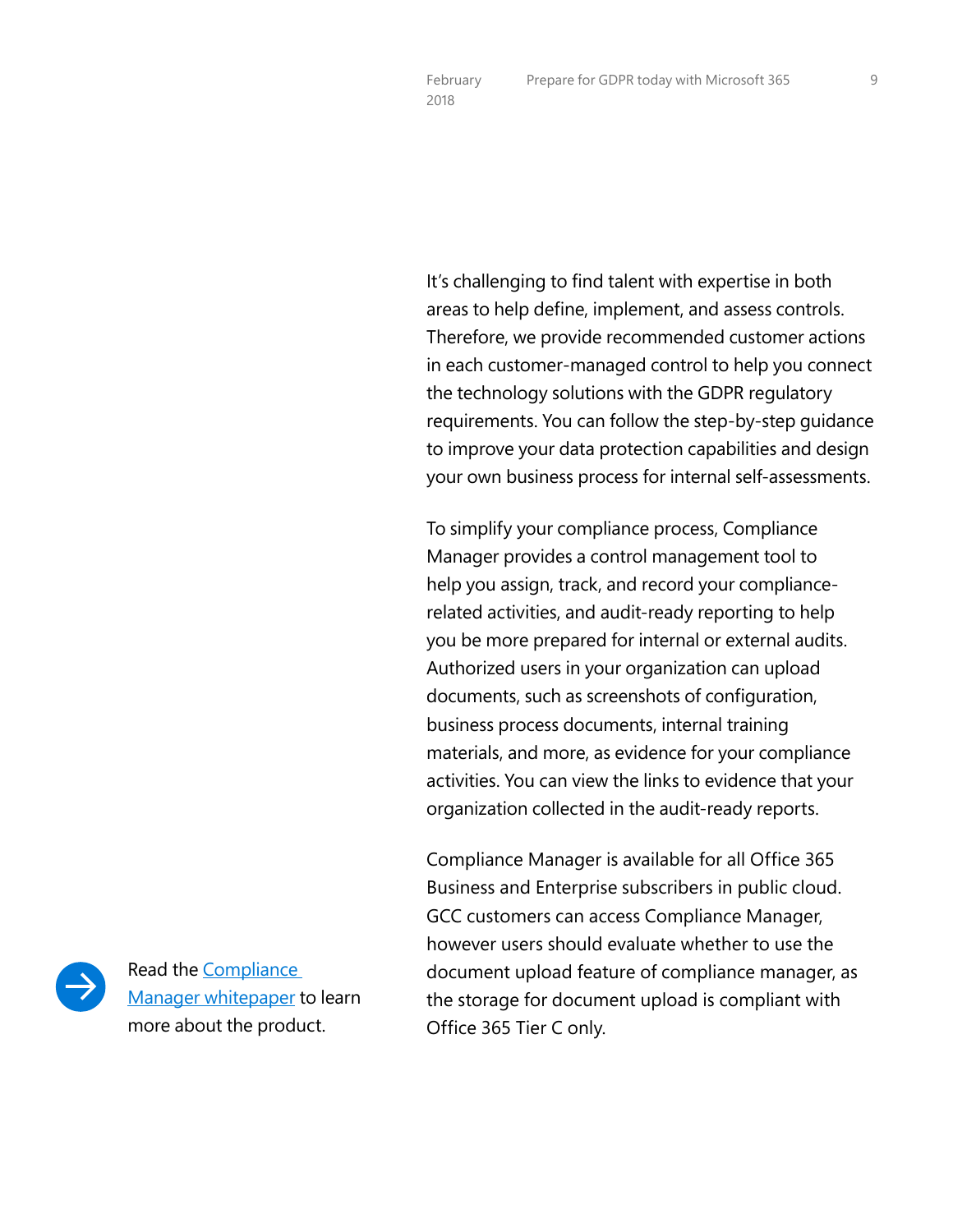

**04.**

### **Protect your most sensitive data**

Beyond understanding your compliance risk, protecting personal data and other sensitive content is key.At its core, GDPR is about protecting the personal data of individuals – making sure there is proper security, governance and management of such data. To help ensure that you're effectively protecting not only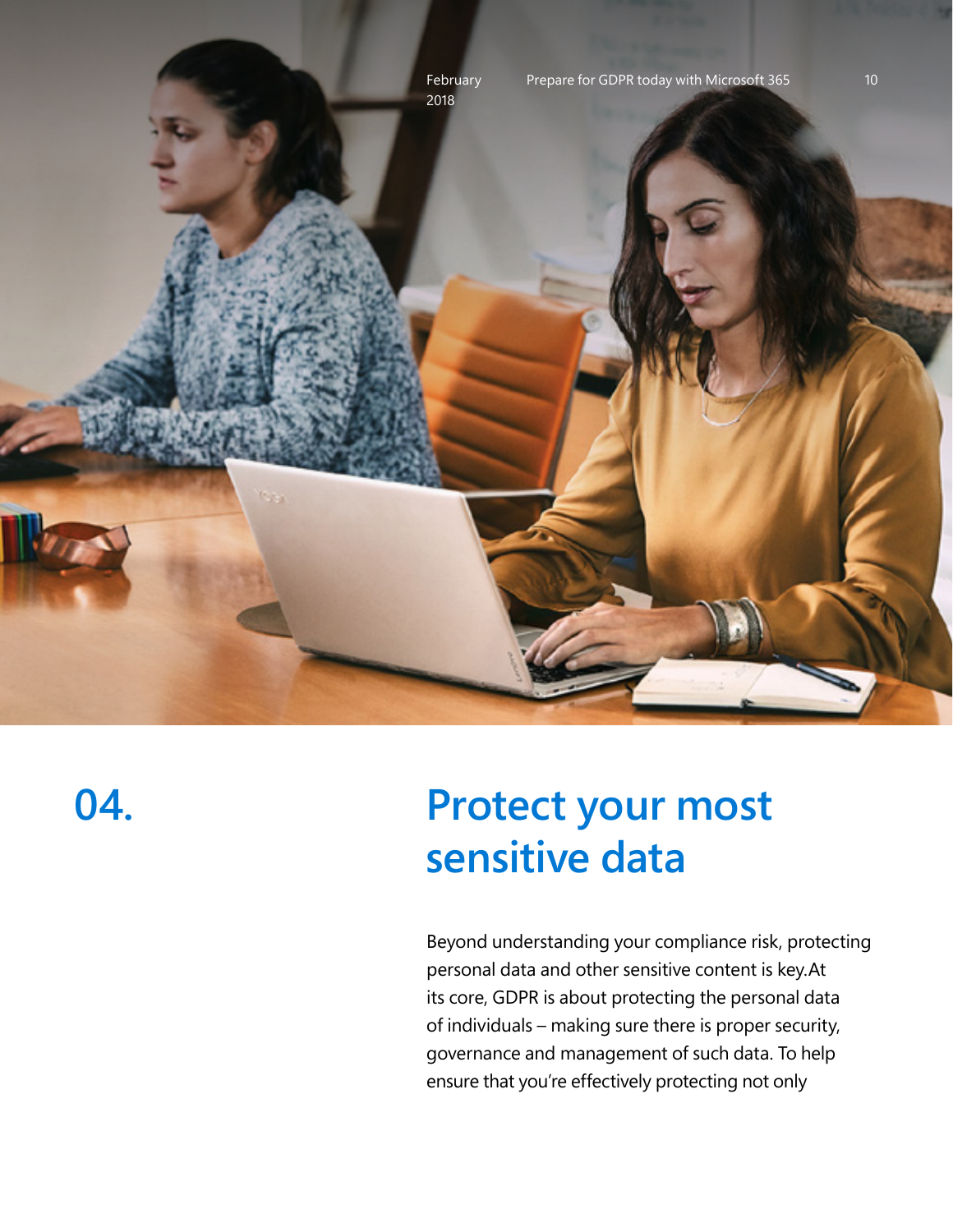personal data but also other sensitive content that's relevant to your compliance goals, you should implement solutions and processes that enable you to identify, classify, protect and monitor the data that is most important to you – no matter where it lives or travels.

#### Identification and classification

With the information protection capabilities within Microsoft 365 we provide an integrated classification, labeling and protection experience, enabling persistent protection of your data wherever it is – across devices, apps, cloud services and on-premises.

 Azure Information Protection scanner, which is now generally available addresses hybrid and on-premises scenarios by allowing you to configure policies to automatically discover, classify, label and protect documents in your on-premises repositories such as the File Servers and on-premises SharePoint servers. The scanner can be configured to periodically scan on-premises repositories based on company policies. Read "Azure Information Protection scanner in public [preview"](https://cloudblogs.microsoft.com/enterprisemobility/2017/10/25/azure-information-protection-scanner-in-public-preview/) to learn more about the scanner. You can deploy the scanner in your own environment by following instructions in this **technical quide**.

The next step is to protect data anywhere and prevent data loss. Today, data travels through many locations – across devices, apps, cloud services, and on-premises. It is important to build protection into the file, so this protection persistently stays with the data itself.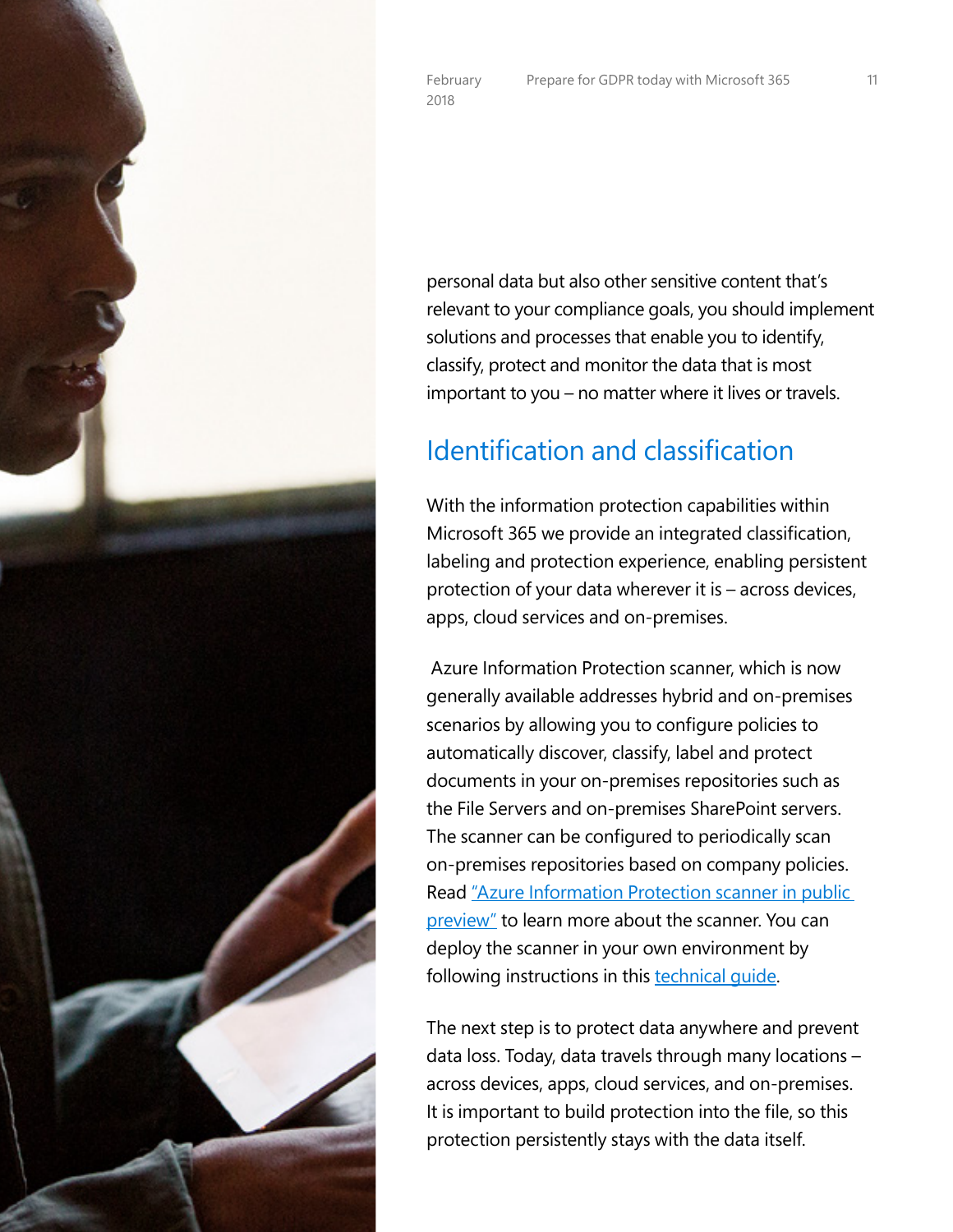

As Microsoft's information protection solutions expand and develop, we take great strides in ensuring Cloud App Security integrates these advancements into our existing services.

#### Data labeling and encryption

Azure Information Protection (AIP) provides persistent data protection by classifying, labelling, and protecting sensitive files and emails. Labels are used to define the sensitivity of a document or email, such as "General" or "Confidential." Additionally, AIP allows for encryption and authorization, ensuring users must successfully authenticate to access the material.

Microsoft Cloud App Security (MCAS) can read files labeled by AIP and set policies based on the file labels. Furthermore, the service will scan and classify sensitive files in cloud apps and automatically apply AIP labels for protection – including encryption. Read the "Automatically [apply labels to sensitive files in cloud apps"](https://cloudblogs.microsoft.com/enterprisemobility/2018/01/10/automatically-apply-labels-to-sensitive-files-in-cloud-apps/) blog and [technical documentation](https://docs.microsoft.com/cloud-app-security/azip-integration) to learn more about this feature.

Our goal is to provide you comprehensive protection of your sensitive data across a wide variety of platforms and applications. We also ensure users get the same seamless experience in protecting their data without compromising their productivity. In that regard, we now support native labeling and protection of sensitive data on your Mac devices. This will enable Mac users to easily classify, label and protect Word, PowerPoint and Excel documents. Considering that a significant amount of sensitive information is in PDF format, we've also integrated with Adobe to help you natively read labeled and protected PDF documents in Adobe Reader on Windows. As we deepen the integration of AIP with Adobe, we'll soon also enable native labeling and protection of PDFs using Adobe Acrobat Pro on Windows.

#### Windows 10 Enterprise protection features

Ensuring your devices are protected is another key aspect of information protection. Windows 10 Enterprise provides Identity and Information Protection capabilities that will help you comply with GDPR requirements by implementing security measures to protect personal data.

Identity protection capabilities delivered by [Windows Hello for Business](https://docs.microsoft.com/windows/access-protection/hello-for-business/hello-identity-verification) and Windows Hello companion devices further enhances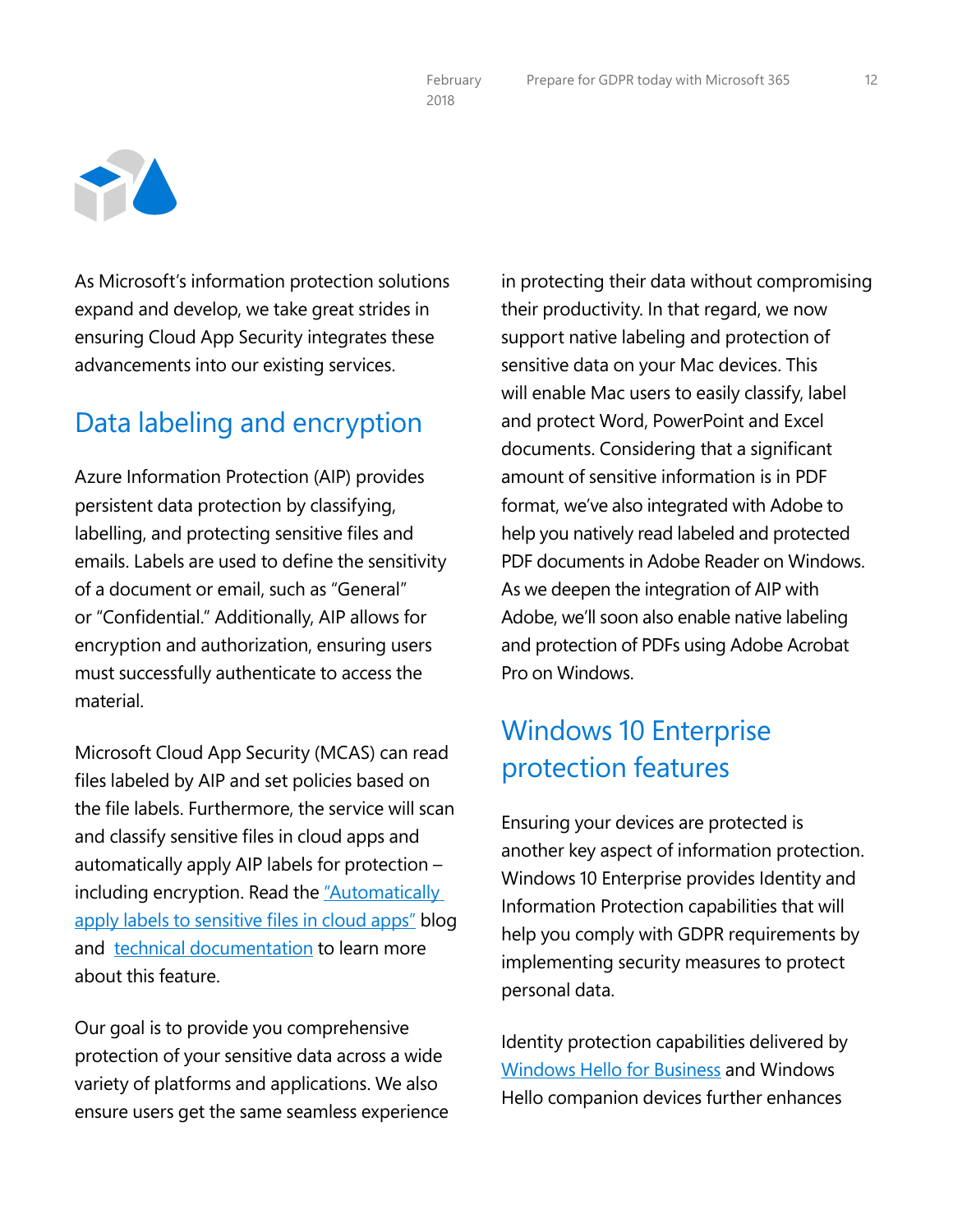hardware-based isolation attacks rather than simply trying to defend against them. Information protection capabilities in Windows 10 Enterprise including device protection using **[BitLocker](https://docs.microsoft.com/windows/device-security/bitlocker/bitlocker-overview)**, data separation between personal and business data, and data loss prevention using [Windows Information Protection](https://docs.microsoft.com/windows/threat-protection/windows-information-protection/protect-enterprise-data-using-wip), which is tightly coupled with Microsoft 365 cloud services such as Office 365 and Azure Information Protection.

To review more about how Windows 10 Enterprise can assist with meeting GDPR requirements, please visit this [article](https://docs.microsoft.com/windows/configuration/gdpr-win10-whitepaper).

your ability to leverage biometrics and multifactor authentication to protect personal and sensitive data. [Windows](https://docs.microsoft.com/windows/access-protection/credential-guard/credential-guard)  **[Defender Credential Guard](https://docs.microsoft.com/windows/access-protection/credential-guard/credential-guard) significantly** improves security against credential theft by implementing an architectural change in Windows designed to help eliminate

#### Office 365 and AIP labeling schemas

In the spirit of working towards providing a more consistent classification, labeling and protection model that will be used across our information protection technologies, we are previewing a shared labeling schema that will be used across Office 365 and Azure

Information Protection. This means that the same default labels will be used across both Office 365 and Azure Information Protection, and labels you create in either of these services will automatically be synchronized in the other service – eliminating the need to create labels in two different places. The consistent labeling model also helps ensure that sensitivity labels – regardless of where they were created – are recognized and understood across Azure Information Protection, Office 365 Advanced Data Governance, Office 365 DLP and Microsoft Cloud App Security. For example, if you create a label in the Office 365 Security & Compliance Center for "Confidential – Personal Data", this label will also appear in the Azure Information Protection admin portal. This is a big step forward in helping provide a consistent and predictable approach to data labeling.

The shared labeling schema will also make it easier for end-users to apply the appropriate sensitivity label and protection while working on documents or sending emails. We are building labeling capabilities natively into the core Office apps – including Word, PowerPoint, Excel and Outlook – no need to download or install any additional plug-ins. For example, if an end-user is working on a document that contains personal data, such as an employee ID number, the worker can easily select the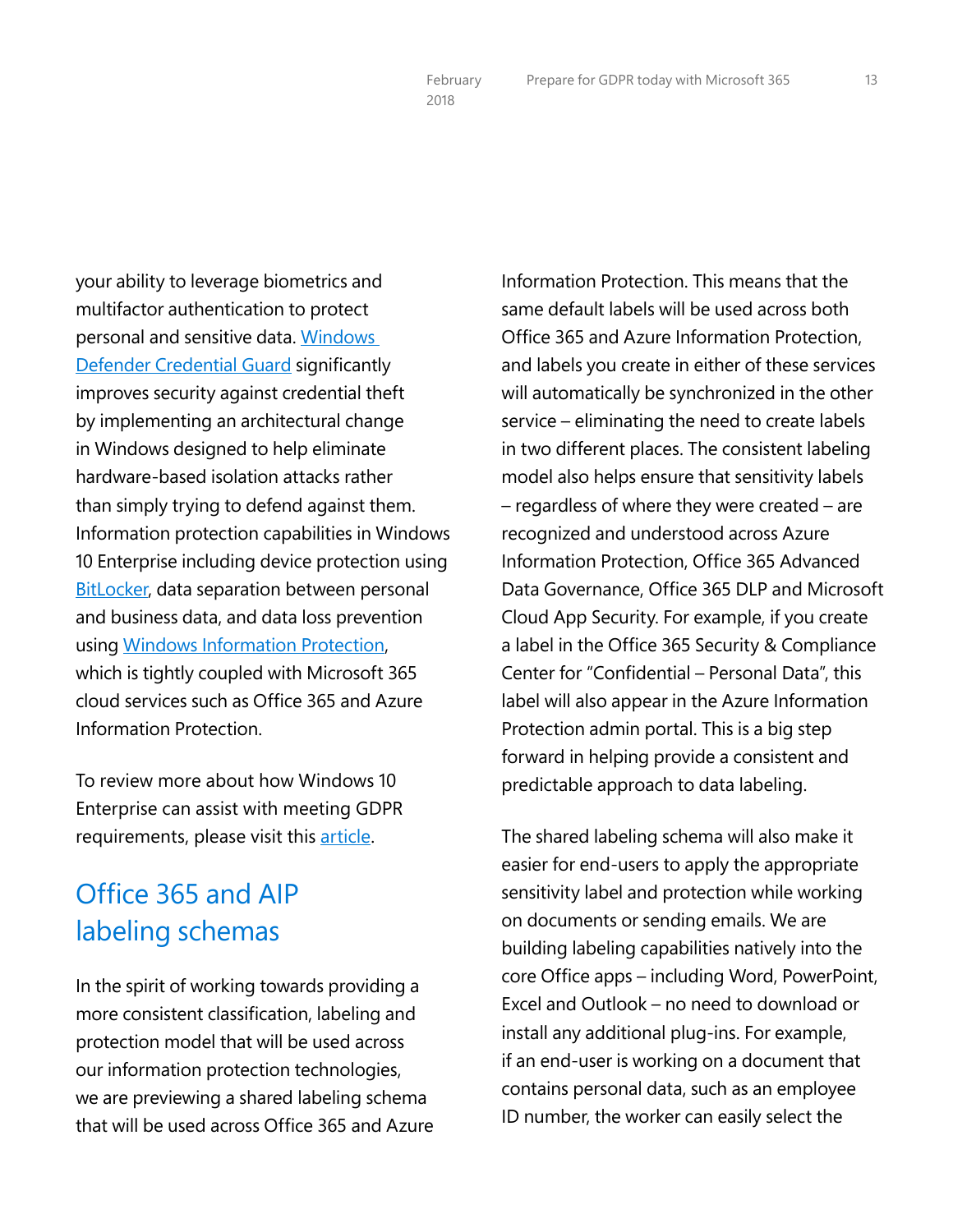appropriate label, such as "Confidential", right within the app. To start, we are previewing the native labeling experience for Office apps on Mac and Outlook Web App. We plan to extend native labeling capabilities to Office apps running on iOS, Android and Windows in the future.

#### Common and custom data types

The ability to automatically classify personal data is a critical part of helping you achieve your GDPR goals. Today we have over 85 outof-the-box sensitive information types that can be used to detect and classify your data. This includes several of the most common personal information data types, such as credit card numbers, national ID numbers and passport numbers. We will continue to add to these built-in sensitive information types and will soon provide a GDPR template to help detect and classify personal data relevant to GDPR. While many of the existing sensitive information types are relevant to the GDPR, the upcoming GDPR template will help consolidate these into a single template, as well as add several new personal data types to detect (such as addresses, telephone numbers, medical information). The new sensitive information template will

## "

**We plan to extend native labeling capabilities to Office apps running on iOS, Android and Windows in the future.** 

make it easier to configure the detection, classification and protection of GDPR related personal data. To learn more about the current sensitive information types, review this [article](https://support.office.com/article/What-the-sensitive-information-types-look-for-fd505979-76be-4d9f-b459-abef3fc9e86b). You can also create and customize your own sensitive information types – because we know that you may have your own unique data types, such as employee ID numbers. Learn more about how to create and customize your own sensitive information types in this [article](https://support.office.com/article/Create-a-custom-sensitive-information-type-82c382a5-b6db-44fd-995d-b333b3c7fc30?ui=en-US&rs=en-US&ad=US).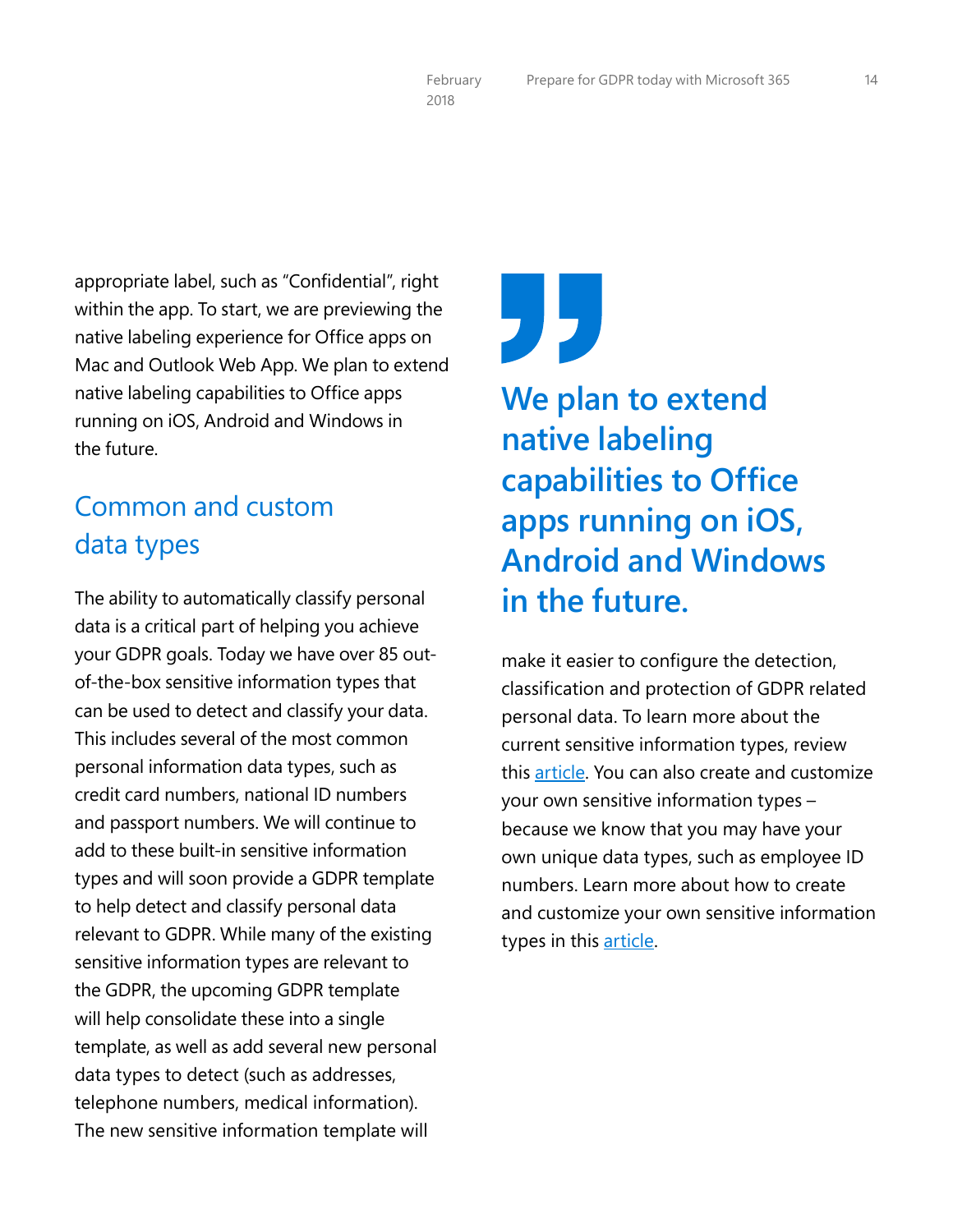## **Closing**

The European Union's General Data Protection Regulation (GDPR) calls for enforcement to commence on May 25, 2018, and you should not delay evaluating your obligations under the regulation. Trust is central to Microsoft's mission to empower every person and every organization on the planet to achieve more. So that you can trust the Microsoft products and services you use, such as Microsoft 365, we take a principled approach with strong commitments to privacy, security, compliance, and transparency. This approach includes helping you on your journey to meet the requirements of the GDPR. If your organization collects, hosts, or analyzes personal data of EU residents, GDPR provisions require that you only use third-party data processors who commit contractually to implement the technical and organizational requirements of the GDPR. Microsoft 365 provides a highly secure, complete and intelligence solution for digital work. By bringing together the best of Office 365, Windows 10, and Enterprise Mobility + Security, we can help accelerate your journey to compliance with the GDPR by:

- Assessing compliance risk
- Protecting personal and sensitive data
- Streamlining processes



In addition to understanding the capabilities provided to you in Microsoft 365, we recently released a new GDPR [benchmark assessment](https://assessment.microsoft.com/gdpr-compliance) to further round out our GDPR resources already available on the [Microsoft Trust Center.](https://www.microsoft.com/TrustCenter/Privacy/gdpr)